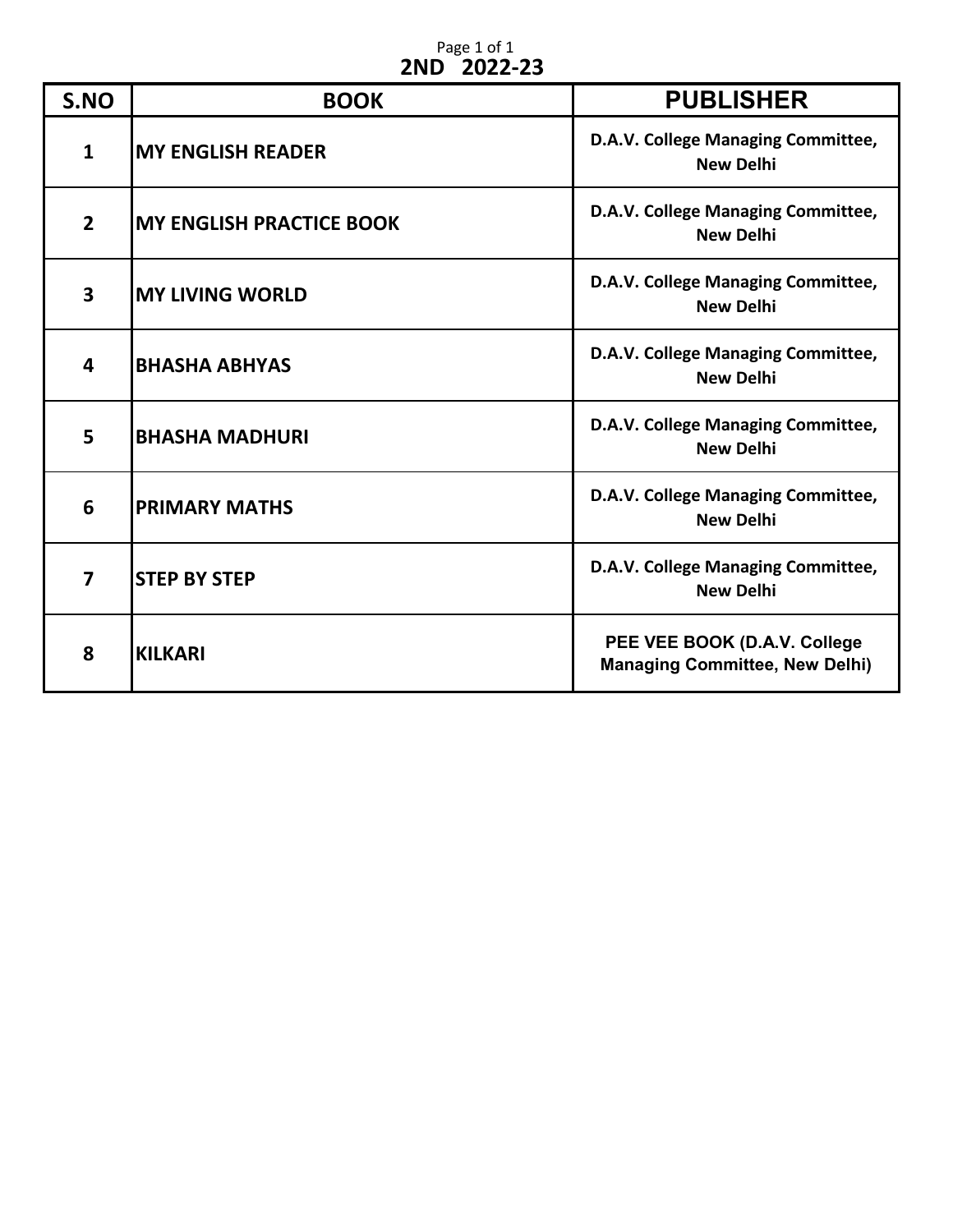**3rd 2022-23**

| S.NO           | <b>BOOK</b>                     | <b>PUBLISHER</b>                                                      |
|----------------|---------------------------------|-----------------------------------------------------------------------|
| $\mathbf{1}$   | <b>MY ENGLISH READER</b>        | D.A.V. College Managing Committee,<br><b>New Delhi</b>                |
| $\overline{2}$ | <b>MY ENGLISH PRACTICE BOOK</b> | D.A.V. College Managing Committee,<br><b>New Delhi</b>                |
| 3              | <b>MY LIVING WORLD-3</b>        | D.A.V. College Managing Committee,<br><b>New Delhi</b>                |
| 4              | <b>BHASHA ABHYAS</b>            | D.A.V. College Managing Committee,<br><b>New Delhi</b>                |
| 5              | <b>BHASHA MADHURI</b>           | D.A.V. College Managing Committee,<br><b>New Delhi</b>                |
| 6              | <b>PRIMARY MATHEMATICS</b>      | D.A.V. College Managing Committee,<br><b>New Delhi</b>                |
| $\overline{7}$ | <b>STEP BY STEP</b>             | D.A.V. College Managing Committee,<br><b>New Delhi</b>                |
| 8              | <b>WE AND OUR WORLD-1</b>       | D.A.V. College Managing Committee,<br><b>New Delhi</b>                |
| 9              | <b>KID WIZ</b>                  | D.A.V. College Managing Committee,<br><b>New Delhi</b>                |
| 10             | <b>HANDS ON</b>                 | D.A.V. College Managing Committee,<br><b>New Delhi</b>                |
| 11             | <b>KILKARI</b>                  | PEE VEE BOOK (D.A.V. College<br><b>Managing Committee, New Delhi)</b> |
| 12             | <b>KILKARI VYAKARAN PART-3</b>  | PEE VEE BOOK (D.A.V. College<br><b>Managing Committee, New Delhi)</b> |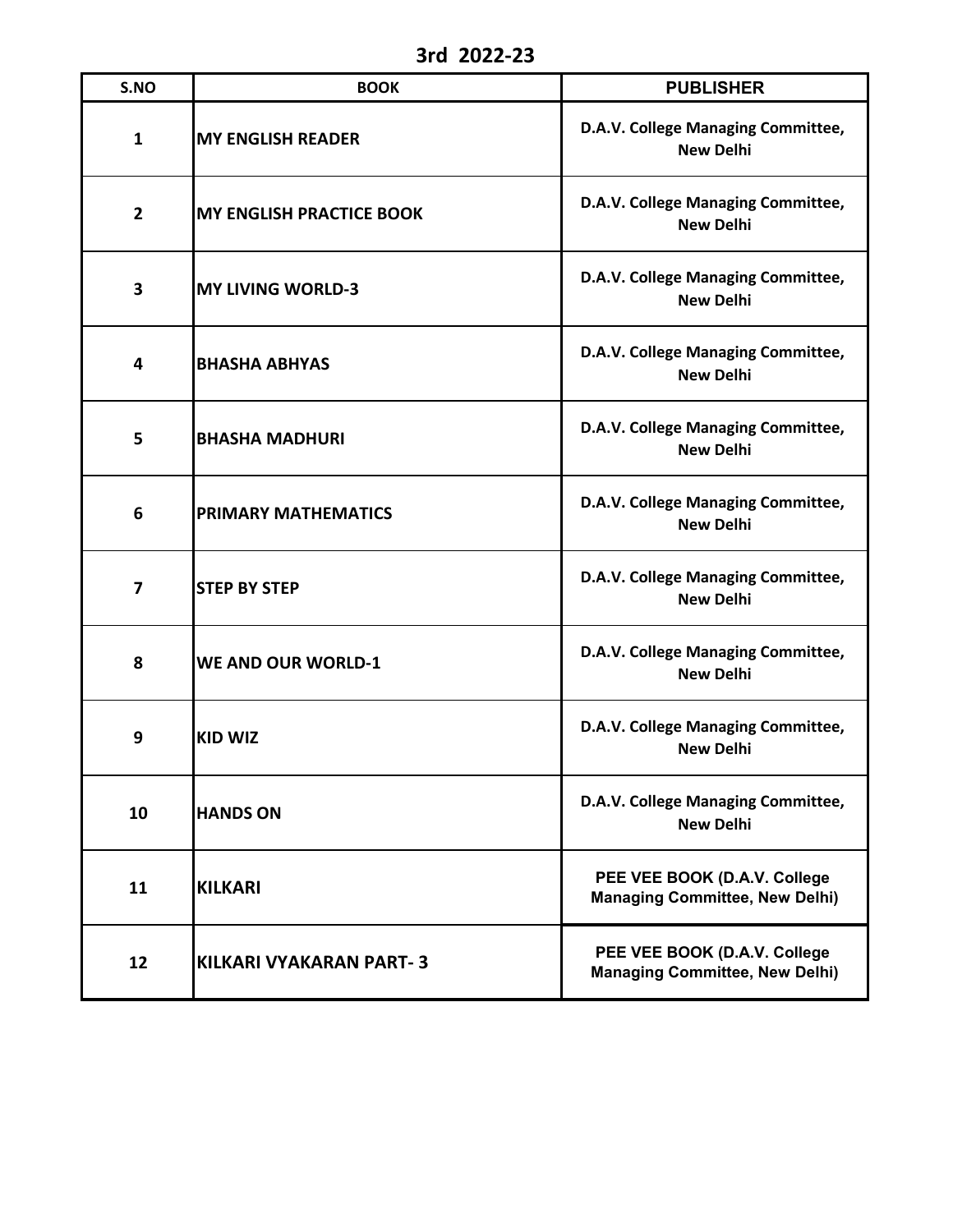**4TH 2022-23**

| S.NO                    | <b>BOOK</b>                     | <b>PUBLISHER</b>                                                      |
|-------------------------|---------------------------------|-----------------------------------------------------------------------|
| $\mathbf{1}$            | <b>MY ENGLISH READER</b>        | D.A.V. College Managing Committee,<br><b>New Delhi</b>                |
| $\overline{2}$          | <b>MY ENGLISH PRACTICE BOOK</b> | D.A.V. College Managing Committee,<br><b>New Delhi</b>                |
| 3                       | <b>MY LIVING WORLD-4</b>        | D.A.V. College Managing Committee,<br><b>New Delhi</b>                |
| 4                       | <b>BHASHA ABHYAS</b>            | D.A.V. College Managing Committee,<br><b>New Delhi</b>                |
| 5                       | <b>BHASHA MADHURI</b>           | D.A.V. College Managing Committee,<br><b>New Delhi</b>                |
| 6                       | <b>PRIMARY MATHEMATICS</b>      | D.A.V. College Managing Committee,<br><b>New Delhi</b>                |
| $\overline{\mathbf{z}}$ | <b>STEP BY STEP</b>             | D.A.V. College Managing Committee,<br><b>New Delhi</b>                |
| 8                       | <b>WE AND OUR WORLD-2</b>       | D.A.V. College Managing Committee,<br><b>New Delhi</b>                |
| 9                       | <b>KID WIZ</b>                  | D.A.V. College Managing Committee,<br><b>New Delhi</b>                |
| 10                      | <b>HANDS ON</b>                 | D.A.V. College Managing Committee,<br><b>New Delhi</b>                |
| 11                      | <b>KILKARI</b>                  | PEE VEE BOOK (D.A.V. College<br><b>Managing Committee, New Delhi)</b> |
| 12                      | KILKARI VYAKARAN PART-4         | PEE VEE BOOK (D.A.V. College<br><b>Managing Committee, New Delhi)</b> |